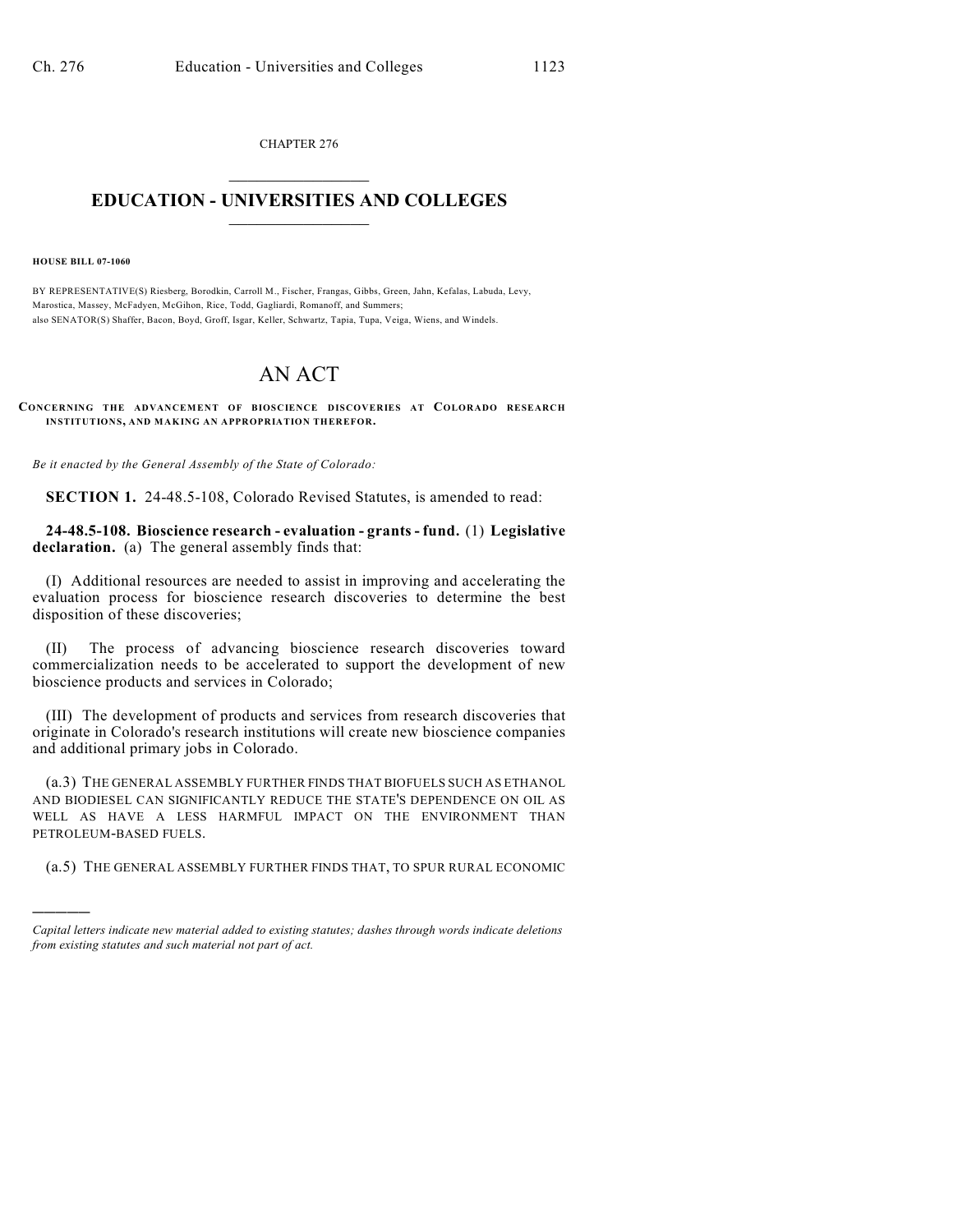DEVELOPMENT AND HELP NEW COMPANIES BORN OUT OF RESEARCH INSTITUTIONS TO SUCCEED, THE STATE MUST DEDICATE RESOURCES TO COMPLEMENT RESEARCH EFFORTS FUNDED BY FEDERAL AGENCY SMALL BUSINESS INNOVATION RESEARCH PROGRAMS AND SMALL BUSINESS TECHNOLOGY TRANSFER PROGRAMS, AS CODIFIED AT 15 U.S.C. 638. THESE RESOURCES WILL INCREASE THE CAPACITY OF SMALL COMPANIES TO DEVELOP NEW TECHNOLOGIES AND BUSINESS STRUCTURES, THEREBY INCREASING PRODUCT DEVELOPMENT AND ENHANCING THE ECONOMY OF THE STATE.

(b) The general assembly, therefore, declares that it is in the best interests of the state's economic growth to dedicate financial resources to facilitate the development of new bioscience research discoveries in Colorado and promote Colorado-based bioscience technologies.

(2) **Definitions.** As used in this section, unless the context otherwise requires:

(a) "BIOFUEL RESEARCH" MEANS THE USE OF MICROORGANISMS, SPECIALIZED PROTEINS, OR THERMAL PROCESSES TO DEVELOP BIOLOGICALLY BASED FUEL PRODUCTS FROM PLANT MATTER OR OTHER BIOLOGICAL MATERIAL, INCLUDING RENEWABLE AGRICULTURAL SOURCES, AND THE RELATED PROCESSES THAT MAKE TRADITIONAL MANUFACTURING OF ENERGY CLEANER AND MORE EFFICIENT.

 $(a)$  (b) "Bioscience research" means the basic, applied, or translational research that leads to the development of therapeutics, diagnostics, or devices to improve human health or agriculture STUDY OF BIOLOGICAL PROCESSES, ORGANISMS, DEVICES, DIAGNOSTICS, OR SYSTEMS WITH THE OBJECTIVE OF DEVELOPING PRODUCTS THAT ARE INTENDED TO IMPROVE AGRICULTURE, THE QUALITY OF HUMAN LIFE, OR THE ENVIRONMENT. "BIOSCIENCE RESEARCH" INCLUDES, BUT IS NOT LIMITED TO, BIOFUEL RESEARCH AND LIFE SCIENCES RESEARCH.

(b) (c) "Director" means the director of the Colorado office of economic development.

(d) "LIFE SCIENCES RESEARCH" MEANS BASIC, APPLIED, OR TRANSLATIONAL RESEARCH THAT LEADS TO THE DEVELOPMENT OF THERAPEUTICS, DIAGNOSTICS, OR DEVICES TO IMPROVE HUMAN HEALTH OR AGRICULTURE.

 $\overline{(c)}$  (e) "Office of technology transfer" means an office that is affiliated with a research institution and that is charged with the responsibility for technology transfer and that arranges for the sale or licensure of a bioscience research project to an outside entity, which is commonly a commercial enterprise.

(f) "PRINCIPAL INVESTIGATOR" MEANS A SINGLE INDIVIDUAL WHO IS DESIGNATED BY A RESEARCH INSTITUTION AS THE SUPERVISOR OF A BIOSCIENCE RESEARCH PROJECT.

 $(\overrightarrow{d})$  (g) "Program" means the bioscience discovery evaluation grant program created in subsection (3) of this section.

(e) (h) "Research institution" means an institution located and operating in Colorado that is a public or private, nonprofit institution of higher education, a nonprofit teaching hospital, or a private, nonprofit medical and research center.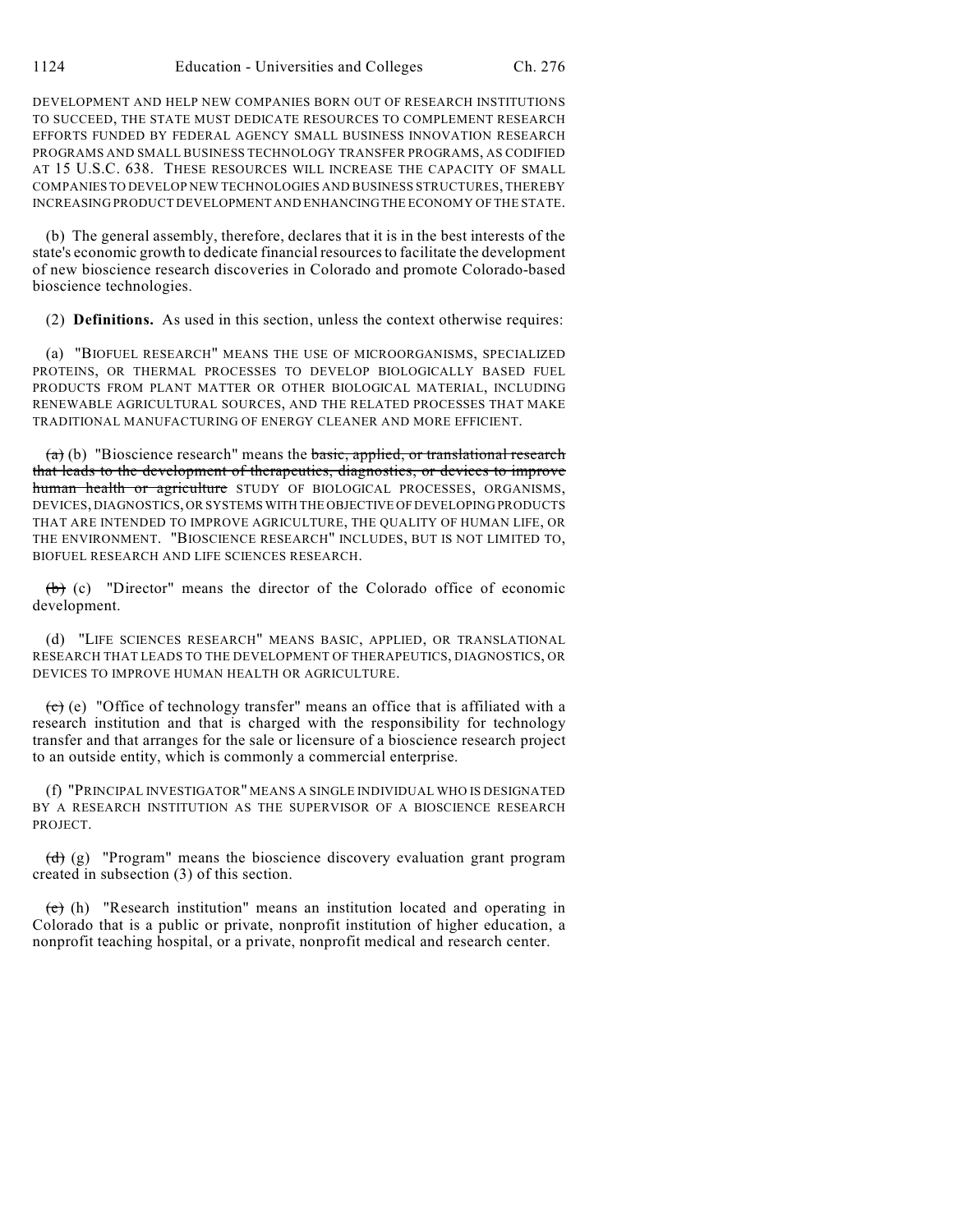(i) "SBIR PROJECT" MEANS A BIOSCIENCE RESEARCH PROJECT FULLY OR PARTIALLY FUNDED BY GRANTS RECEIVED PURSUANT TO A FEDERAL AGENCY SMALL BUSINESS INNOVATION RESEARCH PROGRAM, AS CODIFIED AT 15 U.S.C. 638.

(j) "STTR PROJECT" MEANS A BIOSCIENCE RESEARCH PROJECT FULLY OR PARTIALLY FUNDED BY GRANTS RECEIVED PURSUANT TO A FEDERAL AGENCY SMALL BUSINESS TECHNOLOGY TRANSFER PROGRAM, AS CODIFIED AT 15 U.S.C. 638.

(3) **Program.** (a) There is hereby created in the Colorado office of economic development the bioscience discovery evaluation grant program for the purpose of improving and expanding the evaluation of new bioscience discoveries at research institutions with the intent of accelerating the development of new products and services. The Colorado office of economic development shall administer the program. The director shall consult with a Colorado bioscience membership organization in the implementation of the program, including but not limited to the review of program grant applications and the accountability and evaluation of the grantees and the bioscience research projects.

(b) The program shall provide grants to offices of technology transfer on a statewide basis. in amounts of up to one hundred fifty thousand dollars per bioscience research project. The grants shall be paid from moneys appropriated to the bioscience discovery evaluation cash fund created in subsection (5) of this section. THE GRANTS SHALL BE PROVIDED IN AMOUNTS OF:

(I) NO MORE THAN ONE HUNDRED FIFTY THOUSAND DOLLARS FOR EACH RESEARCH PROJECT THAT IS NOT AN SBIR PROJECT OR AN STTR PROJECT; AND

(II) NO MORE THAN ONE HUNDRED THOUSAND DOLLARS FOR EACH SBIR PROJECT OR STTR PROJECT.

(b.5) IN PROVIDING GRANTS TO OFFICES OFTECHNOLOGY TRANSFER PURSUANT TO PARAGRAPH (b) OF THIS SUBSECTION (3), THE PROGRAM SHALL PROVIDE THE GRANTS AS FOLLOWS:

(I) TWENTY PERCENT OF THE MONEYS APPROPRIATED FROM THE BIOSCIENCE DISCOVERY EVALUATION CASH FUND CREATED IN SUBSECTION (5) OF THIS SECTION SHALL BE USED TO PROVIDE GRANTS TO RESEARCH INSTITUTIONS FOR RESEARCH PROJECTS THAT:

(A) ARE BIOFUEL RESEARCH PROJECTS; AND

(B) ARE NOT SBIR PROJECTS OR STTR PROJECTS.

(II) EIGHTY PERCENT OF THE MONEYS APPROPRIATED FROM THE BIOSCIENCE DISCOVERY EVALUATION CASH FUND CREATED IN SUBSECTION (5) OF THIS SECTION SHALL BE USED TO PROVIDE GRANTS TO RESEARCH INSTITUTIONS FOR SBIR PROJECTS OR STTR PROJECTS. OF THIS SUM, SEVENTY-FIVE PERCENT OF THE MONEYS SHALL BE USED TO PROVIDE GRANTS TO RESEARCH INSTITUTIONS FOR LIFE SCIENCES RESEARCH PROJECTS, AND TWENTY-FIVE PERCENT OF THE MONEYS SHALL BE USED TO PROVIDE GRANTS TO RESEARCH INSTITUTIONS FOR BIOFUEL RESEARCH PROJECTS.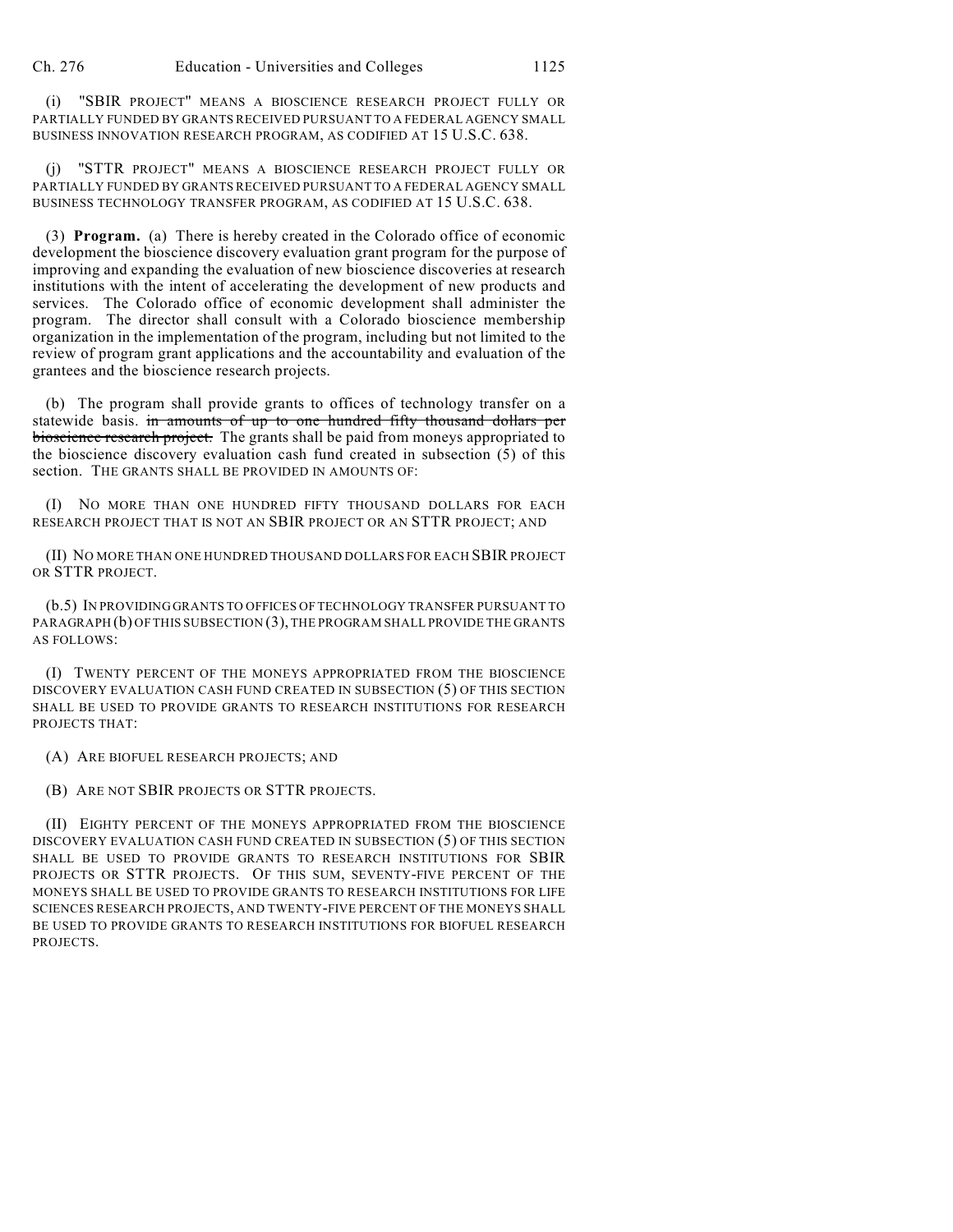(c) To be eligible for a grant under the program FOR A RESEARCH PROJECT THAT IS NOT AN SBIR PROJECT OR AN STTR PROJECT, an office of technology transfer shall submit to the Colorado office of economic development all of the following:

(I) A description of a bioscience research project that meets the following criteria:

(A) The bioscience research project will result in a new bioscience research outcome that is reasonably likely to lead to improvements in existing or new therapeutics, diagnostics, or devices to improve human health or IN agriculture;

(B) The bioscience research project focuses on an area of science, including but not limited to life sciences, engineering, material sciences, computer sciences, photonics, and nanotechnology;

(C) A research institution or multiple research institutions have ownership of the intellectual property that results from the bioscience research project;

(D) The intellectual property resulting from the bioscience research project is not obligated to a private entity; and

(E) The entity conducting the bioscience research project certifies that a disclosure statement on the technology that is the subject of the research project has been filed pursuant to the requirements of the research institution;

(II) Evidence of a dedicated, matching source of moneys that is equal to the amount applied for under the program. If the office of technology transfer is applying for a grant for a public institution of higher education, the matching source of moneys shall not be moneys appropriated by the general assembly; AND

(III) An analysis demonstrating that the scope of the project for which the office of technology transfer is applying for the grant is the A scope that is required to determine the most productive disposition of the technology ENHANCE THE COMMERCIALIZATION OF THE TECHNOLOGY THAT RESULTS FROM THE PROJECT IN COLORADO.

(c.5) TO BE ELIGIBLE FOR A GRANT UNDER THE PROGRAM FOR AN SBIR PROJECT OR AN STTR PROJECT, AN OFFICE OF TECHNOLOGY TRANSFER SHALL SUBMIT TO THE COLORADO OFFICE OF ECONOMIC DEVELOPMENT ALL OF THE FOLLOWING:

(I) A DESCRIPTION OF A BIOSCIENCE RESEARCH PROJECT THAT MEETS THE CRITERIA DESCRIBED IN SUB-SUBPARAGRAPHS (A), (B), AND (E) OF SUBPARAGRAPH (I) OF PARAGRAPH (c) OF SUBSECTION (3) OF THIS SECTION AND THE FOLLOWING CRITERIA:

(A) AT THE TIME THAT THE OFFICE OF TECHNOLOGY TRANSFER OF A RESEARCH INSTITUTION APPLIES FOR A GRANT FROM THE PROGRAM, THE BIOSCIENCE RESEARCH PROJECT FOR WHICH THE OFFICE OF TECHNOLOGY TRANSFER SEEKS GRANT MONEYS HAS RECEIVED A PHASE (I) AWARD OF MONEYS FROM A FEDERAL AGENCY SMALL BUSINESS INNOVATION RESEARCH PROGRAM OR A FEDERAL AGENCY SMALL BUSINESS TECHNOLOGY TRANSFER PROGRAM, AS CODIFIED AT 15 U.S.C. 638; AND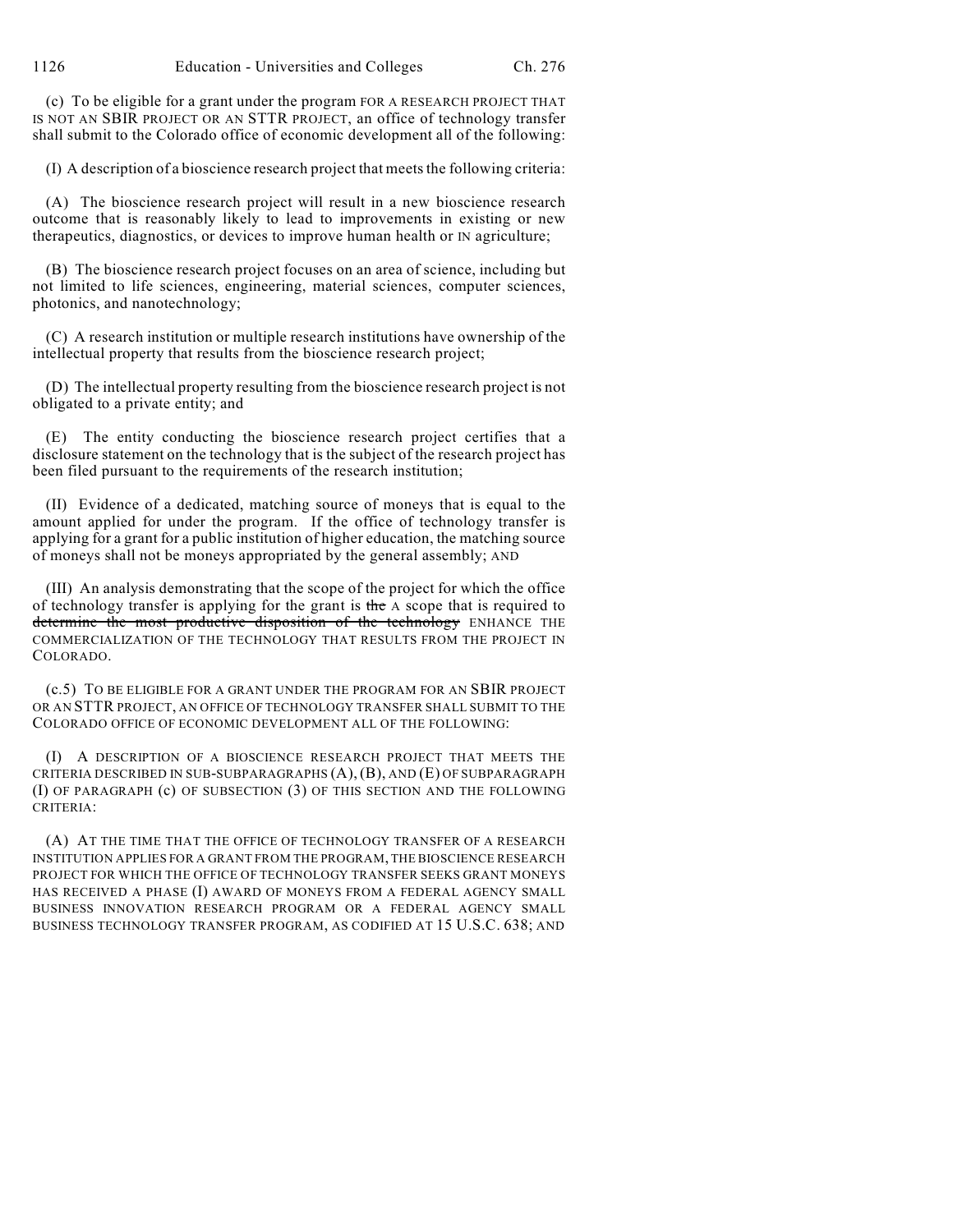(B) THE RESEARCH INSTITUTION APPLYING FOR THE GRANT HAS DESIGNATED A PRINCIPAL INVESTIGATOR FOR THE BIOSCIENCE RESEARCH PROJECT;

(II) EVIDENCE OF A DEDICATED, MATCHING SOURCE OF MONEYS FROM A FEDERAL AGENCY SMALL BUSINESS INNOVATION RESEARCH PROGRAM OR A FEDERAL AGENCY SMALL BUSINESS TECHNOLOGY TRANSFER PROGRAM, AS CODIFIED AT 15 U.S.C. 638, THAT IS EQUAL TO TWICE THE AMOUNT APPLIED FOR UNDER THE PROGRAM;

(III) AN ANALYSIS DEMONSTRATING THAT THE SCOPE OF THE PROJECT FOR WHICH THE OFFICE OF TECHNOLOGY TRANSFER IS APPLYING FOR THE GRANT IS A SCOPE THAT IS REQUIRED TO ENHANCE THE COMMERCIALIZATION OF THE TECHNOLOGY THAT RESULTS FROM THE PROJECT IN COLORADO;

(IV) EVIDENCE OF AN EXISTING AGREEMENT BETWEEN A PRIVATE COMPANY AND THE RESEARCH INSTITUTION THAT IS APPLYING FOR THE GRANT, WHICH AGREEMENT INCLUDES A RIGHT OR OPTION TO LICENSE FOR COMMERCIAL USE ANY TECHNOLOGY, DEVICE, OR IMPROVEMENT THAT RESULTS FROM THE BIOSCIENCE RESEARCH PROJECT; AND

(V) EVIDENCE THAT THE PRIVATE COMPANY WITH WHICH THE RESEARCH INSTITUTION HAS CONTRACTED PURSUANT TO SUBPARAGRAPH (IV) OF THIS PARAGRAPH  $(c.5)$  HAS NO MORE THAN TWENTY FULL-TIME EMPLOYEES.

(d) EXCEPT AS OTHERWISE PROVIDED IN SUBPARAGRAPH (II) OF PARAGRAPH (c) OF THIS SUBSECTION (3) AND SUBPARAGRAPH (II) OF PARAGRAPH (c.5) OF THIS SUBSECTION (3), a grant awarded under the program shall not be used to supplement the funding of the research scope of a bioscience research project that is receiving funding from other sources.

(e) Upon completion of the research scope of a bioscience research project, any unused grant money shall be returned by the office of technology transfer to the office of economic development. The office of economic development shall transfer the moneys to the state treasurer who shall deposit the same into the fund created in subsection (5) of this section.

(4) **Policies - reporting.** (a) On or before September 1, 2006, the director shall establish policies for the program that include, but need not be limited to:

(I) The procedures and timelines by which an office of technology transfer may apply for a grant;

(II) Criteria for determining the grant amounts; and

(III) Reporting requirements for grant recipients that require, at a minimum, each research institution to present its bioscience research project to elementary and secondary school science teachers who are employed in the geographic region in which the technology is being developed.

(b) On or before March 1, 2007, and each ON OR BEFORE March 1 EACH YEAR thereafter, the director shall submit a report to the business affairs and labor committee of the house of representatives and the business, labor, and technology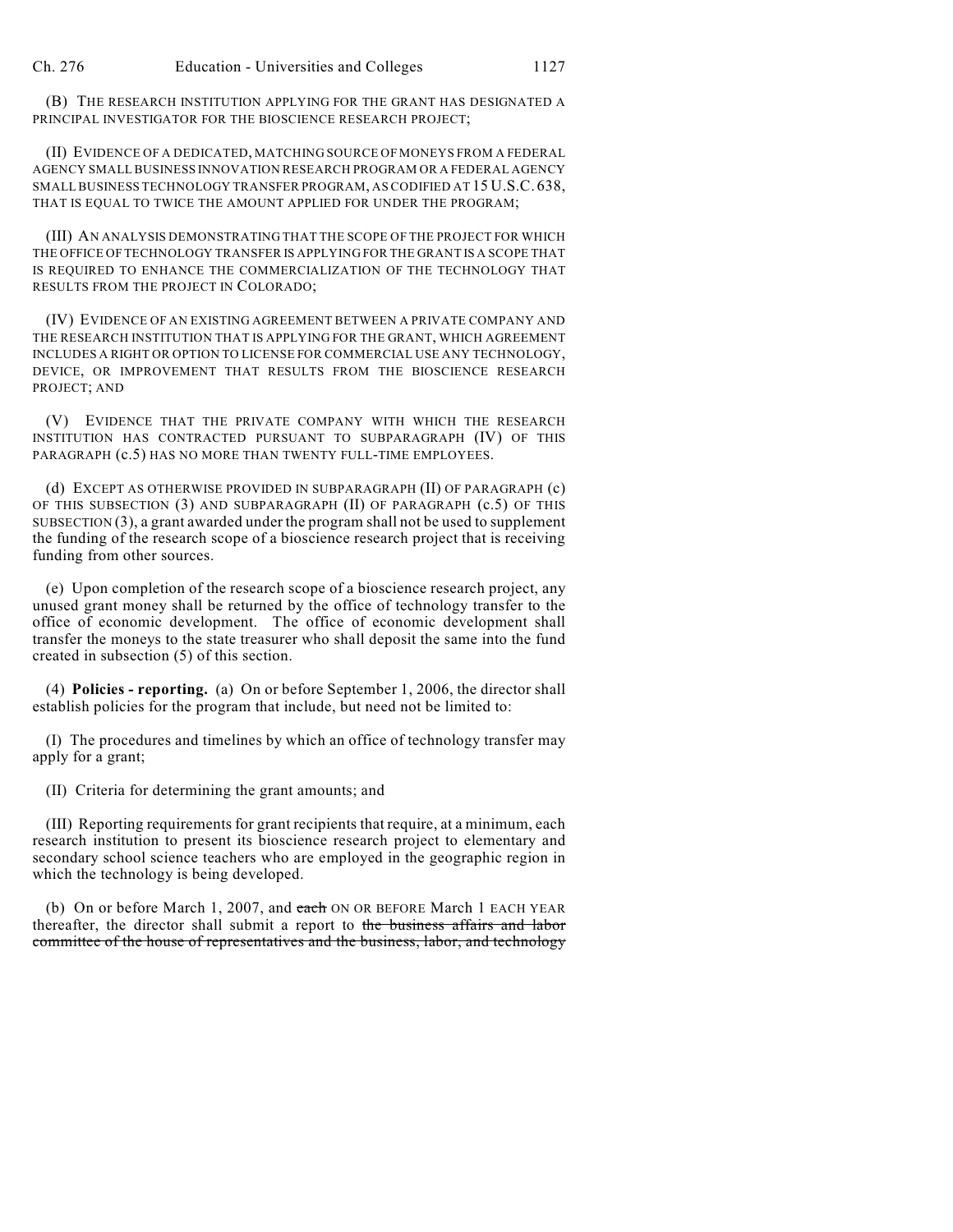committee of the senate, THE FINANCE COMMITTEES OF THE SENATE AND HOUSE OF REPRESENTATIVES, or any successor committees, summarizing the bioscience research projects that received funding under the program in the preceding calendar year. At a minimum, the report shall specify the following information with regard to the bioscience research projects that received funding under the program during the preceding calendar year:

(I) The amount of funding distributed to each bioscience research project and a description of each bioscience research project;

(II) The manner in which each bioscience research project applied the funding received under the program; and

(III) The results achieved by each bioscience research project, including identifiable monetary returns to the grantee and others since the receipt of the grant.

(5) **Fund.** (a) There is hereby created in the state treasury the bioscience discovery evaluation cash fund, referred to in this section as the "fund", that shall consist of moneys that are transferred to the fund pursuant to section 12-47.1-701 (4) (a), C.R.S., and any moneys transferred to the fund pursuant to paragraph (e) of subsection (3) of this section. The moneys in the fund shall be continuously appropriated for the direct and indirect costs associated with the implementation of the program. Any moneys in the fund not expended for the purpose of this section may be invested by the state treasurer as provided by law. All interest and income derived from the investment and deposit of moneys in the fund shall be credited to the fund. Any unexpended and unencumbered moneys remaining in the fund at the end of a fiscal year shall remain in the fund and shall not be credited or transferred to the general fund or another fund.

(b) The Colorado office of economic development may use up to  $t_{\text{w}}$  FIVE percent of the moneys initially transferred into the fund for the actual costs incurred in administering the program.

**SECTION 2.** 12-47.1-701 (4) (a) (III), Colorado Revised Statutes, is amended to read:

**12-47.1-701. Limited gaming fund.** (4) (a) At the end of each fiscal year, the state treasurer shall distribute the balance remaining in the limited gaming fund in accordance with the provisions of section  $9(5)(b)(II)$  of article XVIII of the state constitution; except that:

(III) (A) For the 2005-06 fiscal year, of the portion of limited gaming fund moneys that would otherwise be transferred to the general fund pursuant to section 9 (5) (b) (II) of article XVIII of the state constitution, after the transfer to the local government limited gaming impact fund required by section 12-47.1-1601, and after any other transfer or distribution of the general fund portion of limited gaming fund moneys required by this paragraph (a), two million dollars shall be transferred to the bioscience discovery evaluation cash fund for the implementation of the bioscience discovery evaluation grant program, created in section 24-48.5-108, C.R.S., beginning in the 2006-07 fiscal year; and